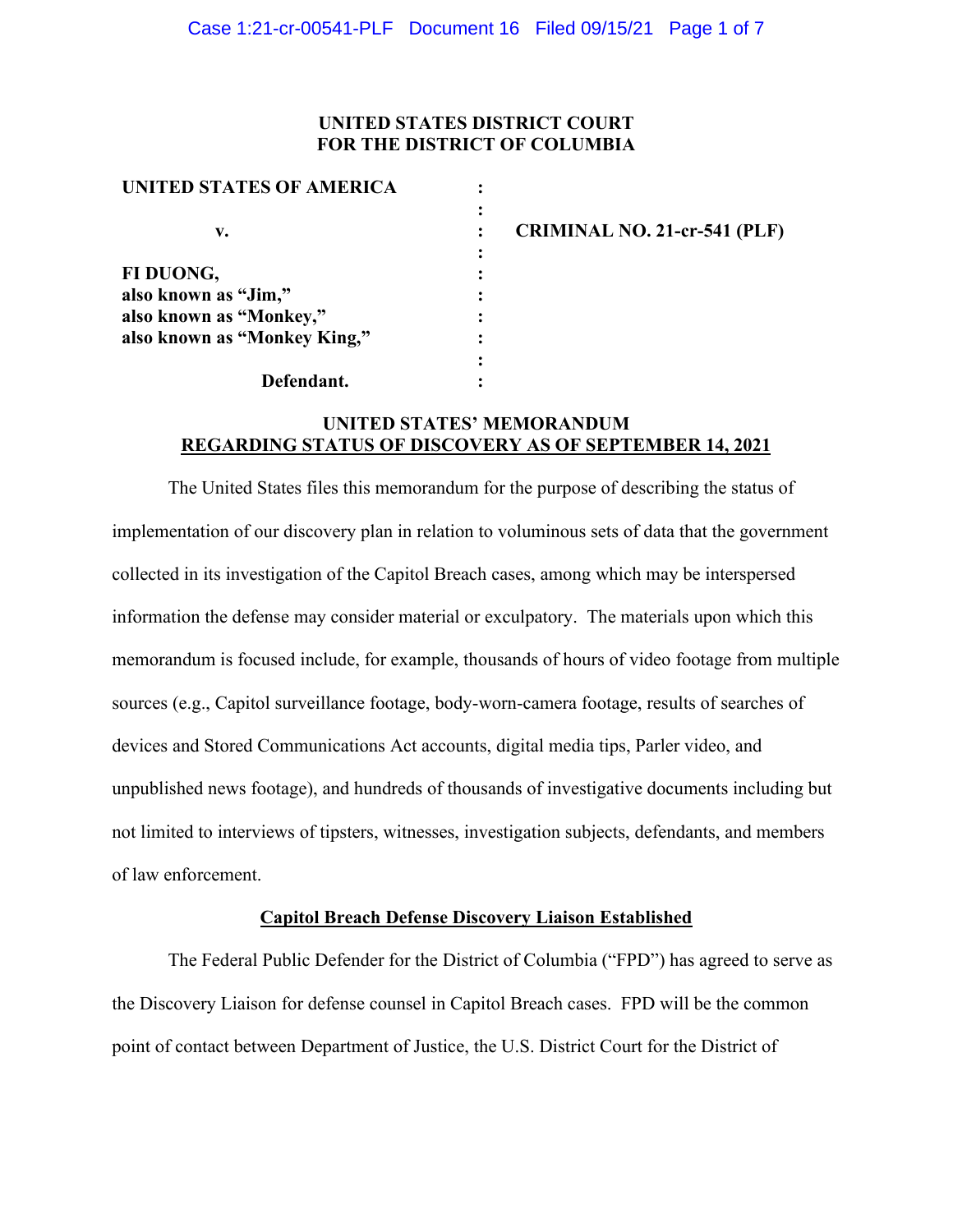#### Case 1:21-cr-00541-PLF Document 16 Filed 09/15/21 Page 2 of 7

Columbia, the Administrative Office of U.S. Courts, Defender Services Office, and defense counsel.

#### **Status of Defense Access to Discovery Databases**

As noted in our Memorandum Regarding Status of Discovery as of August 23, 2021 (the "August 23 Memo") (ECF No. #15), incorporated herein by reference, under our discovery plan, we will use two primary platforms to process and produce discoverable voluminous materials, evidence.com for voluminous digital media materials (e.g., body-worn-camera footage and U.S. Capitol Police ("USCP") surveillance footage) and Relativity for documents (e.g., items such as law enforcement investigation files and business records). Further, we will ensure that all Capitol Breach legal defense teams will have access to the same platforms, including technological functionality commensurate to that available to the government, for the purpose of receiving and reviewing discoverable materials.

#### *Evidence.com*

On September 3, 2021, the United States modified its contract with Axon Enterprise, Inc. ("Axon"), our evidence.com vendor. Pursuant to the modification, the government has funded a Capitol Breach defense instance of evidence.com and purchased licenses that will enable legal defense teams to gain access to a defense discovery database. The defense instance is managed and administered by FPD, and the government has no ability to log into or retrieve information from the defense instance. FPD is currently working with Defender Service's National Litigation Support Team to create a structure for distributing and tracking Axon licenses for defense counsel. As we stated in our previous memo, defense counsel can share evidence from the defense instance with individual defendants using a cloud-based file-sharing service offered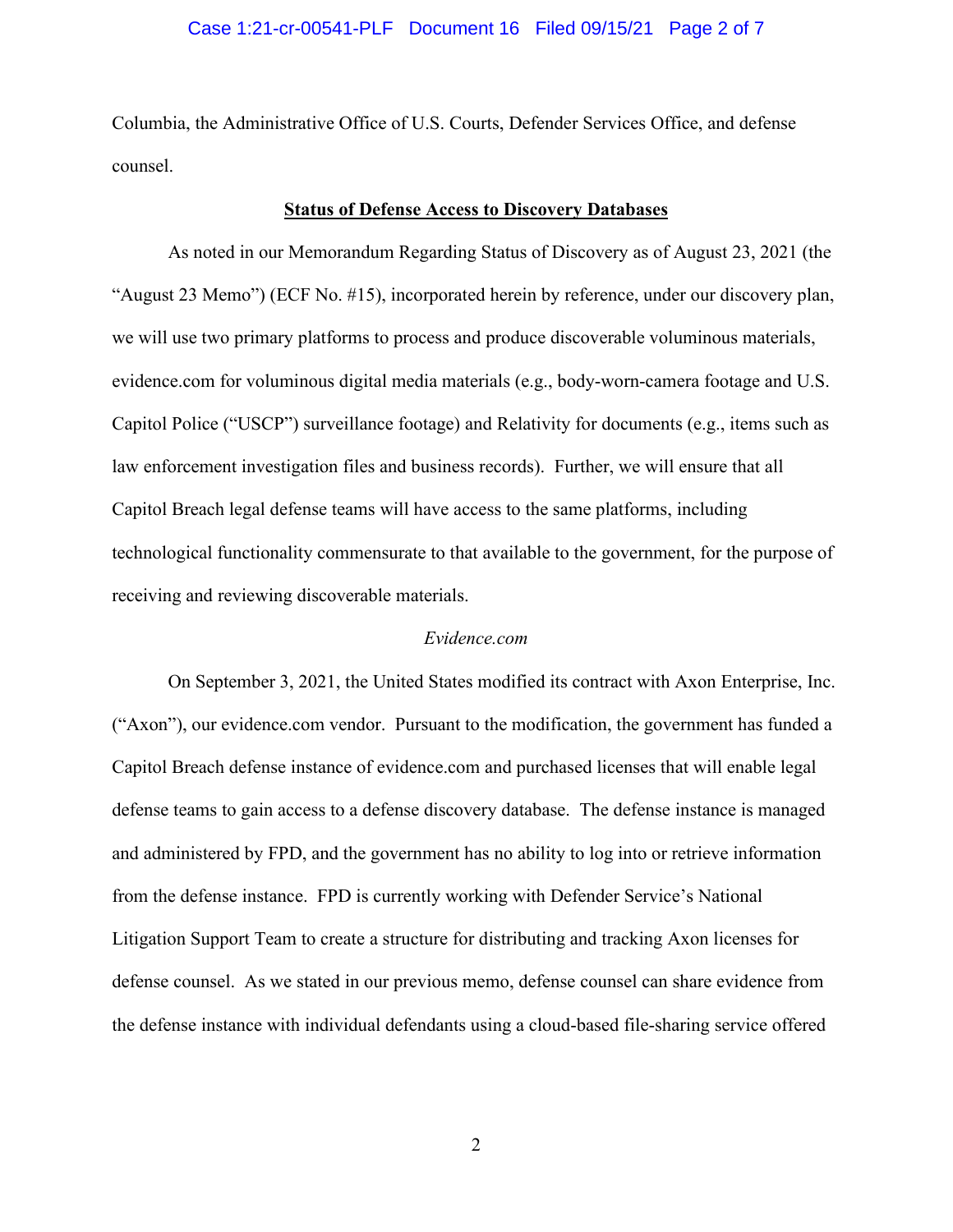#### Case 1:21-cr-00541-PLF Document 16 Filed 09/15/21 Page 3 of 7

by Axon called my.evidence.com (as well as provide downloaded video, except when prohibited by a sensitivity designation).

As a result of September 3, 2021 contract modifications, we are now technologically able to share approximately 2,300 hours of body-worn-camera videos to the defense instance of evidence.com. To ensure this enormous production is organized and meaningful for the defense, we are currently categorizing and tagging the videos. Further, to ensure that the videos (which display approximately 1,000 assaults upon officers and include occasional references to personal identifying information) are adequately protected, we are also exploring whether it is technologically possible for downloading to be automatically suppressed when highly sensitive video is shared by defense counsel to defendants.

We are hopeful we will be able to transfer the body-worn-camera footage to the defense instance of evidence.com by the end of this week (Friday, September 17, 2021), and expect to produce it no later than the end of next week (Friday, September 24, 2021).<sup>1</sup>

We have uploaded approximately twenty percent of the relevant USCP surveillance footage to our instance of evidence.com (i.e., in excess of one terabyte of video, consisting of about 140 cameras, 4,900 files, and 1,600 hours of footage). We are nearly finished applying sensitivity designations to these files. We expect to be able to share them to the defense instance next week.

FPD anticipates updating defense counsel with the status of their work to distribute and track Axon licenses approximately one week after the first significant production of discovery is loaded into the defense instance evidence.com platform.

 $<sup>1</sup>$  As elaborated in our August 23 Memo, we will also provide information we have developed</sup> that will help facilitate defense review of the footage.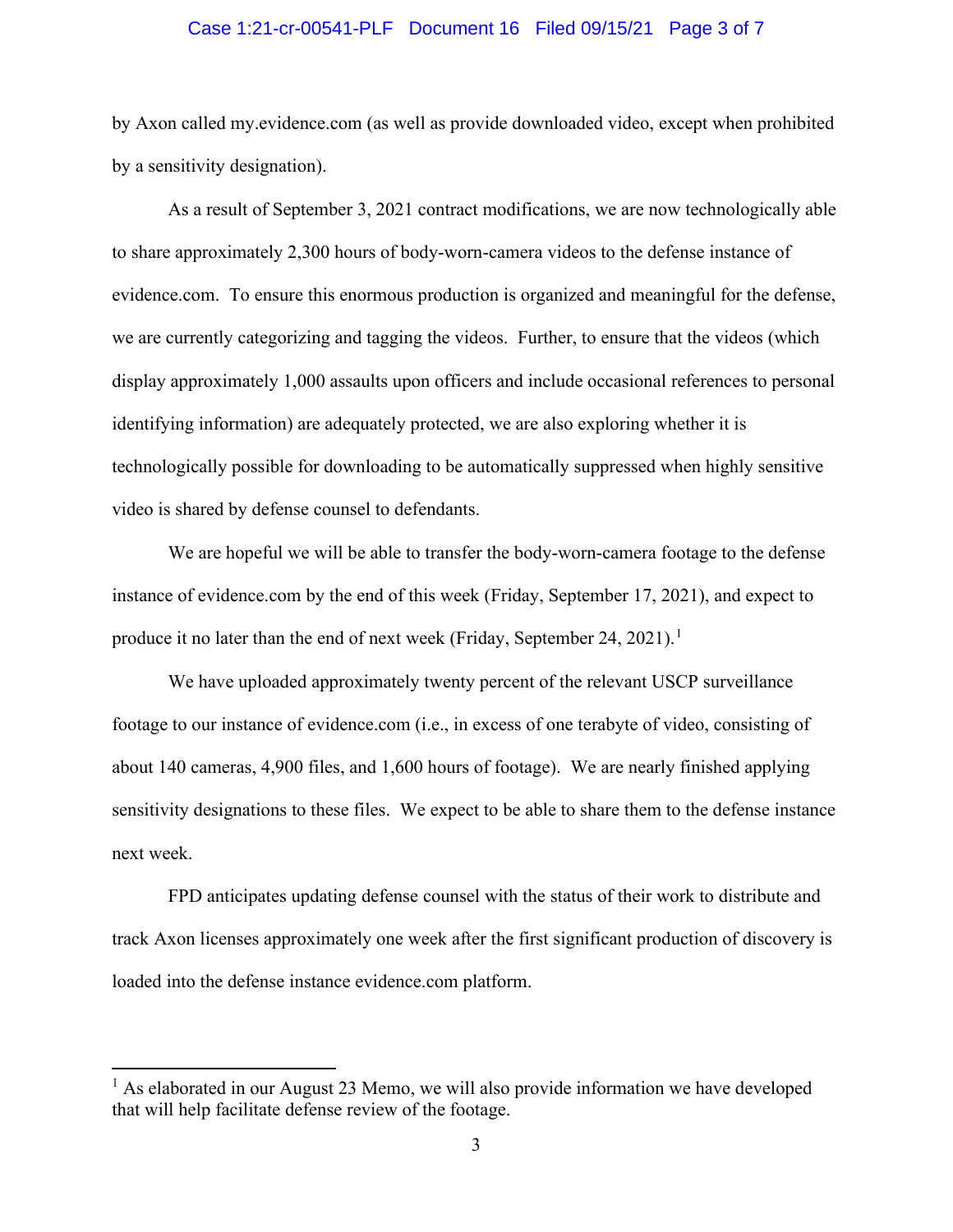#### *Relativity*

Deloitte Financial Advisory Services, LLP ("Deloitte"), our Relativity vendor, has established a Capitol Breach defense Relativity workspace. We continue to work toward a modification of our contract to fund the additional hosting and support of that database. Modifying the Deloitte contract presents multiple contractual, technical, and legal challenges that were not posed by the Axon contract, but we are moving with as much haste as possible given the various complexities. We believe that by October, the contract modifications will be completed, thus allowing for defense access to the Relativity database.<sup>2</sup> To give the Court a sense of just some of the challenges that we are addressing, they include formulating concrete plans describing the staffing and technological safeguards that will be put into place to eliminate the possibility of work product being shared from one workspace to another. We must also ensure the modification, which must be fairly detailed under applicable government contracting rules and regulations, will be sufficient to support hundreds of defense cases, and are working closely with FPD in support of that effort. As this undertaking by FPD is also unprecedented, handling the contract modification correctly takes time. FPD will work with Defender Service's National Litigation Support Team to create a structure for distributing and tracking Relativity licenses and anticipates updating defense counsel with the status of their work approximately one week after the contract is modified to provide access to FPD. Finally, we must ensure that in making available hundreds of thousands of documents to hundreds of legal defense teams, we are careful to ensure that materials are properly scoped pursuant to the terms of any applicable warrants, and that access to the database is restricted in a manner that will ensure our compliance

 $2$  To be clear, while we expect the defense Relativity database will be partially populated in October, we do not expect it to be complete at that time.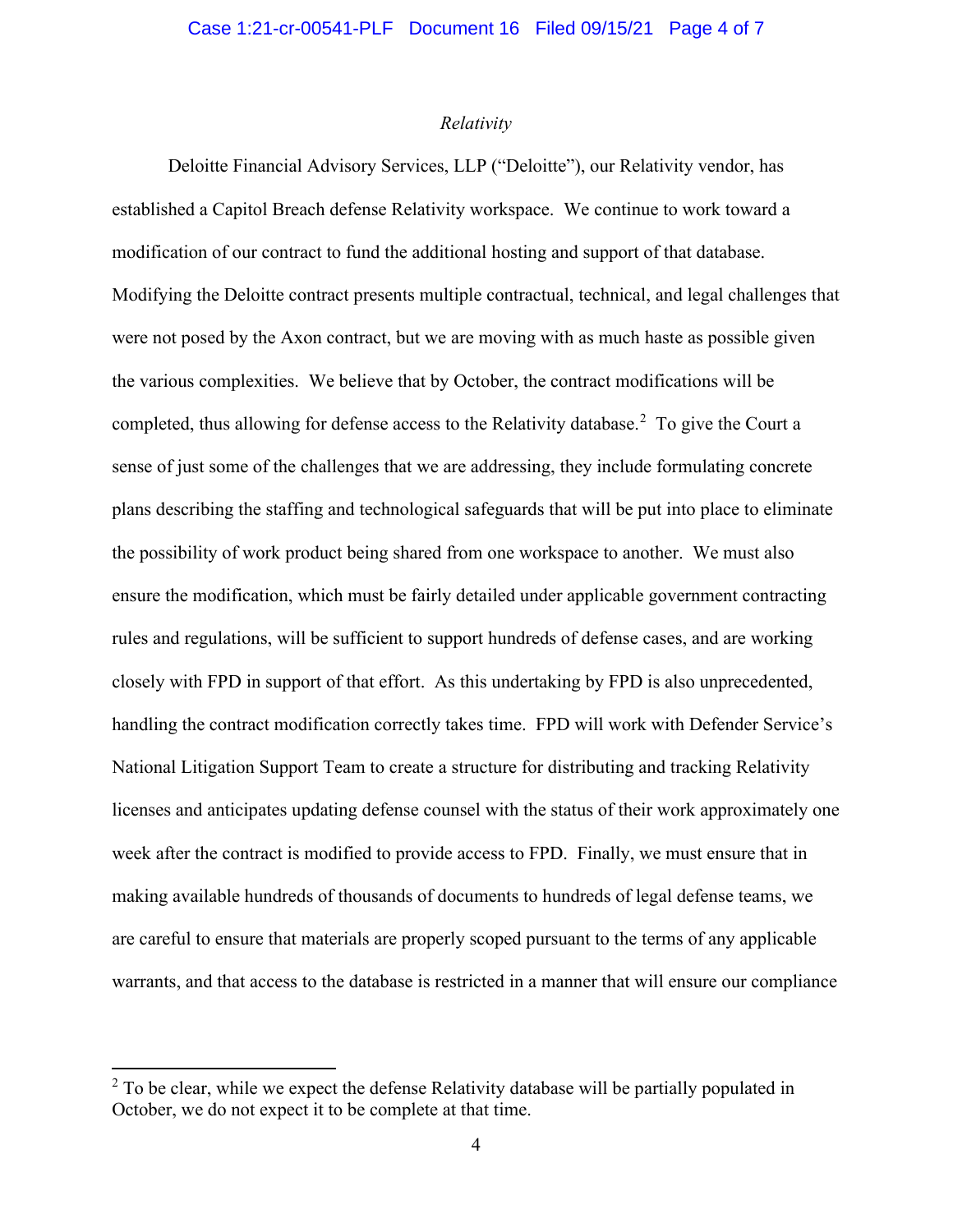#### Case 1:21-cr-00541-PLF Document 16 Filed 09/15/21 Page 5 of 7

with applicable privacy laws. We are currently consulting with Department of Justice experts in privacy and discovery to ensure that these issues are properly handled.

Until the defense Relativity workspace is accessible, as we stated in our August 23 Memo, we will continue to provide voluminous documents from our Relativity database through individualized productions. (Any productions we make will also be added to the defense Relativity workspace.) On Friday, September 10, 2021, the Discovery Team made available for production in all Capitol Breach cases approximately 850 pages consisting of redacted reports from USCP investigations of alleged wrongdoing by USCP officers on January 6, 2021. We anticipate providing Metropolitan Police Department internal investigation reports (approximately 600 pages) by next week. We are still reviewing the approximately 30,000 files in Relativity that were provided to us by USCP.

As the Discovery Team continues to receive additional documents, we cull them of any materials potentially protected by Federal Rule of Criminal Procedure 6(e) and provide the remainder (a majority) to Deloitte for ingestion into our Relativity database for discovery review. At this time, we have provided Deloitte the following additional documents for ingestion into our Relativity database:

- Discovery productions (approximately 11,500 records) that have been made in complex Capitol Breach cases (e.g., multi-defendant conspiracies involving Oathkeepers and Proud Boys); <sup>3</sup> and
- Approximately 24,000 Federal Bureau of Investigation records.

 $3$  Although these productions were already made in the relevant cases, they will ultimately be made accessible to all Capitol Breach defendants through the defense Relativity workspace.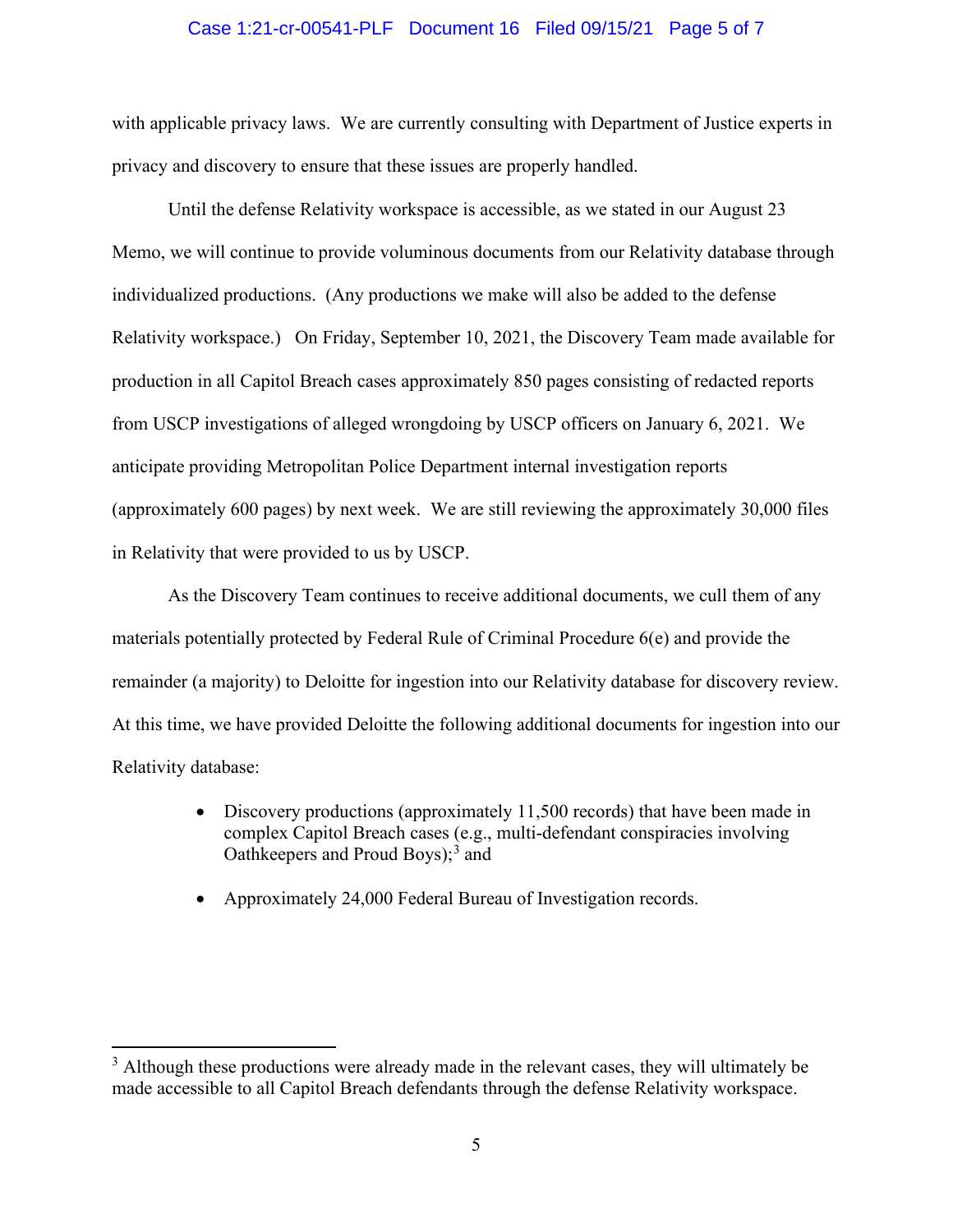# Case 1:21-cr-00541-PLF Document 16 Filed 09/15/21 Page 6 of 7

This week, we also expect to provide Deloitte discovery productions that have been made in 75 individual cases (approximately 32,000 documents). 4 As we have described in our prior discovery status memos, the process of populating Relativity with potentially discoverable material is complicated and takes time.

# **Incarcerated Defendants**

In collaboration with FPD, we are developing proposals to increase access by incarcerated defendants to voluminous materials, which we expect to share with the D.C. Department of Corrections and to discuss within the next two weeks.

<sup>&</sup>lt;sup>4</sup> Although these productions were already made in the relevant cases, they will ultimately be made accessible to all Capitol Breach defendants through the defense Relativity workspace.